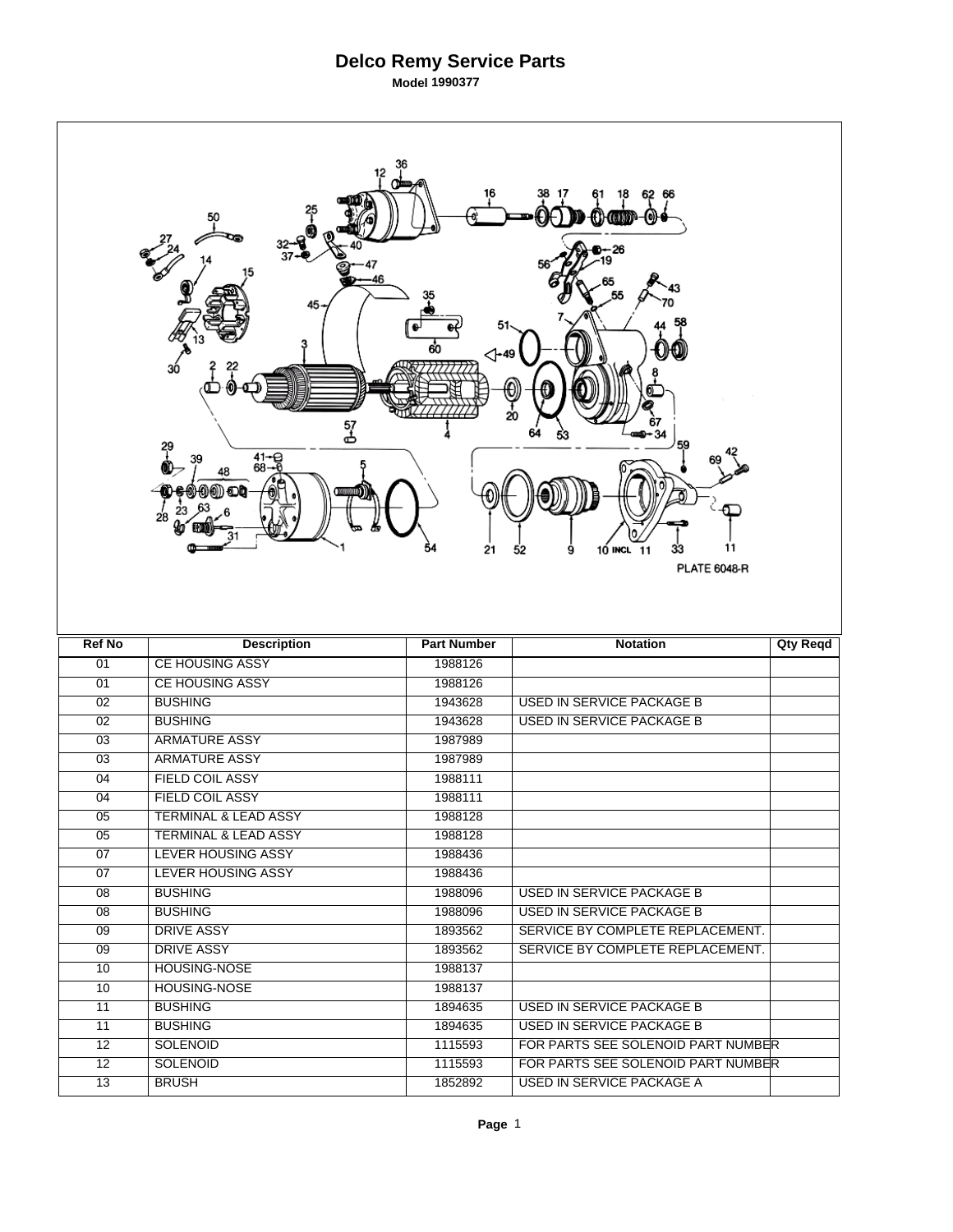|                       | 12<br>45<br>30<br>57<br>ക<br>29<br>$41 - 68 - 6$<br>39<br>48<br>லை வெ<br>28 | ⊲-49<br>21         | 20<br>59<br>11<br>33<br>10 INCL 11<br>52<br>9<br><b>PLATE 6048-R</b> |                 |
|-----------------------|-----------------------------------------------------------------------------|--------------------|----------------------------------------------------------------------|-----------------|
|                       |                                                                             |                    |                                                                      |                 |
| <b>Ref No</b>         | <b>Description</b>                                                          | <b>Part Number</b> | <b>Notation</b>                                                      | <b>Qty Reqd</b> |
| $\overline{13}$       | <b>BRUSH</b>                                                                | 1852892            | <b>USED IN SERVICE PACKAGE A</b>                                     |                 |
| $\overline{14}$       | SPRING-BRUSH                                                                | 1985314            | <b>USED IN SERVICE PACKAGE A</b>                                     |                 |
| 14                    | SPRING-BRUSH                                                                | 1985314            | <b>USED IN SERVICE PACKAGE A</b>                                     |                 |
| $\overline{15}$       | <b>BRUSH PLATE ASSY</b>                                                     | 1988121            |                                                                      |                 |
| 15                    | <b>BRUSH PLATE ASSY</b>                                                     | 1988121            |                                                                      |                 |
| 16                    | <b>PLUNGER ASSY</b>                                                         | 1988140            |                                                                      |                 |
| 16                    | <b>PLUNGER ASSY</b>                                                         | 1988140            |                                                                      |                 |
| $\overline{17}$       | <b>BOOT ASSY</b>                                                            | 1985243            |                                                                      |                 |
| $\overline{17}$       | <b>BOOT ASSY</b>                                                            | 1985243            |                                                                      |                 |
| 18                    | <b>SPRING</b>                                                               | 1948521            |                                                                      |                 |
| 18                    | <b>SPRING</b>                                                               | 1948521            |                                                                      |                 |
| 19                    | SHIFT LEVER ASSY                                                            | 1988097            | USED IN SERVICE PACKAGE C                                            |                 |
| 19                    | SHIFT LEVER ASSY                                                            | 1988097            | <b>USED IN SERVICE PACKAGE C</b>                                     |                 |
| 20                    | <b>SPACER</b>                                                               | 1936466            | <b>USED IN SERVICE PACKAGE B</b>                                     |                 |
| 20                    | <b>SPACER</b>                                                               | 1936466            | <b>USED IN SERVICE PACKAGE B</b>                                     |                 |
| 21                    | <b>WASHER</b>                                                               | 1911644            | <b>USED IN SERVICE PACKAGE B</b>                                     |                 |
| $\overline{21}$       | <b>WASHER</b>                                                               | 1911644            | <b>USED IN SERVICE PACKAGE B</b>                                     |                 |
| $\overline{22}$       | <b>WASHER</b>                                                               | 1985617            | USED IN SERVICE PACKAGE B                                            |                 |
| 22                    | <b>WASHER</b>                                                               | 1985617            | <b>USED IN SERVICE PACKAGE B</b>                                     |                 |
| 23                    | LOCK WASHER-TERMINAL STUD-C.E.                                              | 9421427            |                                                                      |                 |
| $\overline{23}$       | LOCK WASHER-TERM. STUD-C.E.                                                 | 9421427            |                                                                      |                 |
| 24<br>$\overline{24}$ | LOCK WASHER-SHUNT LEAD TO SWITCHAT<br>LOCK WASHER-SHUNT LEAD TO SWITCHAT    | 453435<br>453435   |                                                                      |                 |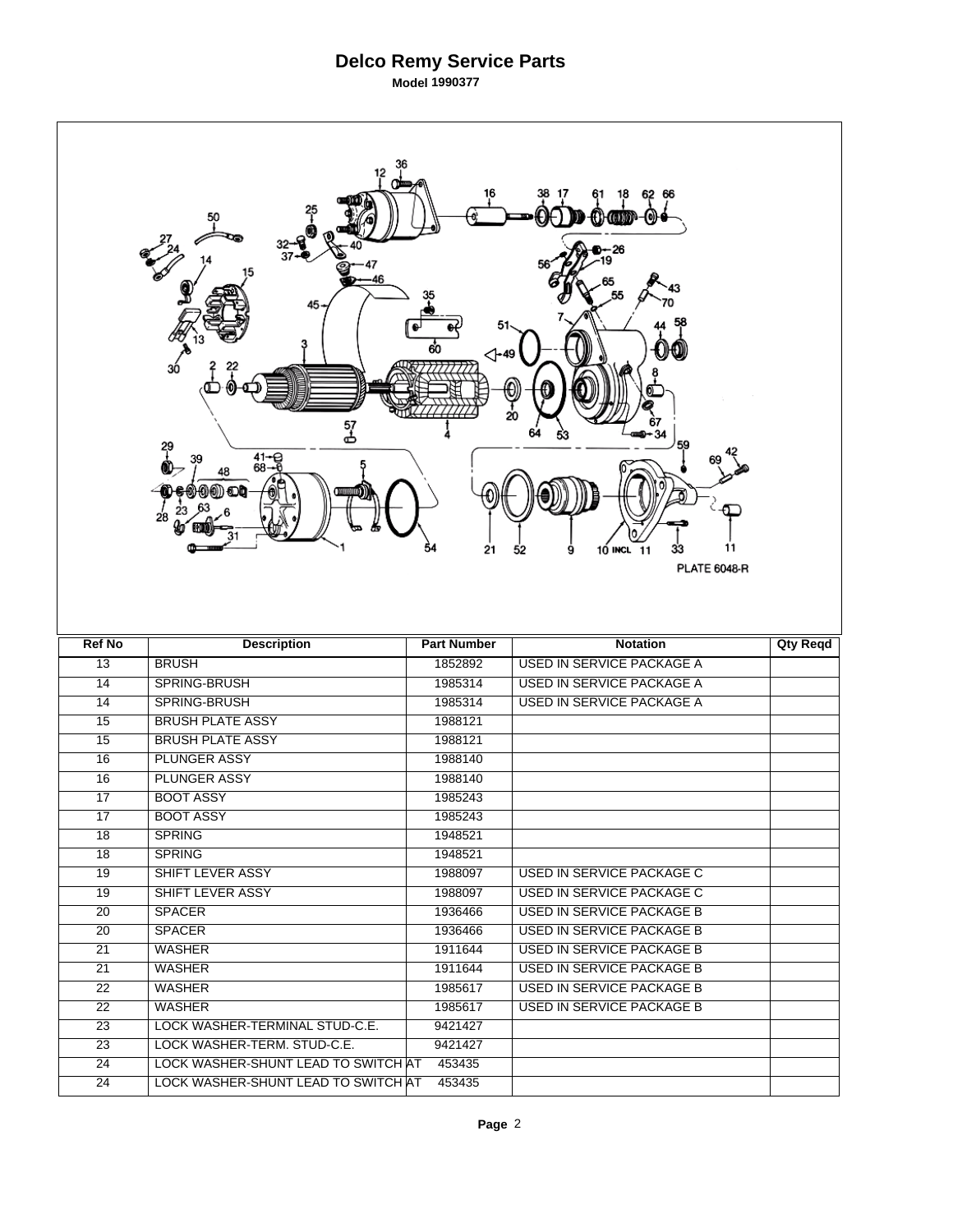| <b>Ref No</b><br><b>Part Number</b><br><b>Description</b><br><b>Notation</b><br><b>Qty Reqd</b><br>$\overline{25}$<br><b>NUT</b><br>1979451<br><b>NUT</b><br>1979451<br>$\overline{25}$<br>$\overline{26}$<br><b>NUT</b><br>9412305<br><b>USED IN SERVICE PACKAGE B &amp; C</b><br>$\overline{26}$<br><b>NUT</b><br>9412305<br><b>USED IN SERVICE PACKAGE B &amp; C</b><br><b>NUT ASSY</b><br>$\overline{27}$<br>1979365<br><b>NUT ASSY</b><br>$\overline{27}$<br>1979365<br>NUT-TERM.-C.E. FRAME<br>9441934<br>28<br>NUT-TERMINAL-C.E. FRAME<br>28<br>9441934<br>$\overline{29}$<br><b>NUT</b><br>1979451<br>$\overline{29}$<br><b>NUT</b><br>1979451<br>30<br><b>SCREW</b><br>10467191<br>USED IN SERVICE PACKAGE A<br>$\overline{30}$<br><b>SCREW</b><br>10467191<br><b>USED IN SERVICE PACKAGE A</b><br><b>SCREW ASSY</b><br>10499635<br>USED IN SERVICE PACKAGE A & B<br>31<br><b>SCREW ASSY</b><br>10499635<br><b>USED IN SERVICE PACKAGE A &amp; B</b><br>31<br>10497770<br>32<br><b>BOLT</b><br>10497770<br>$\overline{32}$<br><b>BOLT</b><br><b>SCREW</b><br>10499643<br>33<br><b>SCREW</b><br>33<br>10499643<br>34<br><b>BOLT</b><br>1914869<br>$\overline{34}$<br><b>BOLT</b><br>1914869<br>$\overline{35}$<br><b>SCREW</b><br>10499632<br><b>SCREW</b><br>10499632<br>35<br>10497770<br><b>BOLT</b><br>$\overline{36}$ | 12<br>50<br>37<br>46<br>$45 -$<br>3ó<br>57<br>ക<br>?<br>$41 - 9$<br>68 - 9<br>39<br>48<br>லை வெ<br>28 | 51<br>60<br>$\triangle$ -49<br>54<br>21 | 62<br>18<br>66<br>0<br>26<br>20<br>34<br>59<br>11<br>33<br>10 INCL 11<br>52<br>9<br><b>PLATE 6048-R</b> |  |
|------------------------------------------------------------------------------------------------------------------------------------------------------------------------------------------------------------------------------------------------------------------------------------------------------------------------------------------------------------------------------------------------------------------------------------------------------------------------------------------------------------------------------------------------------------------------------------------------------------------------------------------------------------------------------------------------------------------------------------------------------------------------------------------------------------------------------------------------------------------------------------------------------------------------------------------------------------------------------------------------------------------------------------------------------------------------------------------------------------------------------------------------------------------------------------------------------------------------------------------------------------------------------------------------------------------------------------|-------------------------------------------------------------------------------------------------------|-----------------------------------------|---------------------------------------------------------------------------------------------------------|--|
|                                                                                                                                                                                                                                                                                                                                                                                                                                                                                                                                                                                                                                                                                                                                                                                                                                                                                                                                                                                                                                                                                                                                                                                                                                                                                                                                    |                                                                                                       |                                         |                                                                                                         |  |
|                                                                                                                                                                                                                                                                                                                                                                                                                                                                                                                                                                                                                                                                                                                                                                                                                                                                                                                                                                                                                                                                                                                                                                                                                                                                                                                                    |                                                                                                       |                                         |                                                                                                         |  |
|                                                                                                                                                                                                                                                                                                                                                                                                                                                                                                                                                                                                                                                                                                                                                                                                                                                                                                                                                                                                                                                                                                                                                                                                                                                                                                                                    |                                                                                                       |                                         |                                                                                                         |  |
|                                                                                                                                                                                                                                                                                                                                                                                                                                                                                                                                                                                                                                                                                                                                                                                                                                                                                                                                                                                                                                                                                                                                                                                                                                                                                                                                    |                                                                                                       |                                         |                                                                                                         |  |
|                                                                                                                                                                                                                                                                                                                                                                                                                                                                                                                                                                                                                                                                                                                                                                                                                                                                                                                                                                                                                                                                                                                                                                                                                                                                                                                                    |                                                                                                       |                                         |                                                                                                         |  |
|                                                                                                                                                                                                                                                                                                                                                                                                                                                                                                                                                                                                                                                                                                                                                                                                                                                                                                                                                                                                                                                                                                                                                                                                                                                                                                                                    |                                                                                                       |                                         |                                                                                                         |  |
|                                                                                                                                                                                                                                                                                                                                                                                                                                                                                                                                                                                                                                                                                                                                                                                                                                                                                                                                                                                                                                                                                                                                                                                                                                                                                                                                    |                                                                                                       |                                         |                                                                                                         |  |
|                                                                                                                                                                                                                                                                                                                                                                                                                                                                                                                                                                                                                                                                                                                                                                                                                                                                                                                                                                                                                                                                                                                                                                                                                                                                                                                                    |                                                                                                       |                                         |                                                                                                         |  |
|                                                                                                                                                                                                                                                                                                                                                                                                                                                                                                                                                                                                                                                                                                                                                                                                                                                                                                                                                                                                                                                                                                                                                                                                                                                                                                                                    |                                                                                                       |                                         |                                                                                                         |  |
|                                                                                                                                                                                                                                                                                                                                                                                                                                                                                                                                                                                                                                                                                                                                                                                                                                                                                                                                                                                                                                                                                                                                                                                                                                                                                                                                    |                                                                                                       |                                         |                                                                                                         |  |
|                                                                                                                                                                                                                                                                                                                                                                                                                                                                                                                                                                                                                                                                                                                                                                                                                                                                                                                                                                                                                                                                                                                                                                                                                                                                                                                                    |                                                                                                       |                                         |                                                                                                         |  |
|                                                                                                                                                                                                                                                                                                                                                                                                                                                                                                                                                                                                                                                                                                                                                                                                                                                                                                                                                                                                                                                                                                                                                                                                                                                                                                                                    |                                                                                                       |                                         |                                                                                                         |  |
|                                                                                                                                                                                                                                                                                                                                                                                                                                                                                                                                                                                                                                                                                                                                                                                                                                                                                                                                                                                                                                                                                                                                                                                                                                                                                                                                    |                                                                                                       |                                         |                                                                                                         |  |
|                                                                                                                                                                                                                                                                                                                                                                                                                                                                                                                                                                                                                                                                                                                                                                                                                                                                                                                                                                                                                                                                                                                                                                                                                                                                                                                                    |                                                                                                       |                                         |                                                                                                         |  |
|                                                                                                                                                                                                                                                                                                                                                                                                                                                                                                                                                                                                                                                                                                                                                                                                                                                                                                                                                                                                                                                                                                                                                                                                                                                                                                                                    |                                                                                                       |                                         |                                                                                                         |  |
|                                                                                                                                                                                                                                                                                                                                                                                                                                                                                                                                                                                                                                                                                                                                                                                                                                                                                                                                                                                                                                                                                                                                                                                                                                                                                                                                    |                                                                                                       |                                         |                                                                                                         |  |
|                                                                                                                                                                                                                                                                                                                                                                                                                                                                                                                                                                                                                                                                                                                                                                                                                                                                                                                                                                                                                                                                                                                                                                                                                                                                                                                                    |                                                                                                       |                                         |                                                                                                         |  |
|                                                                                                                                                                                                                                                                                                                                                                                                                                                                                                                                                                                                                                                                                                                                                                                                                                                                                                                                                                                                                                                                                                                                                                                                                                                                                                                                    |                                                                                                       |                                         |                                                                                                         |  |
|                                                                                                                                                                                                                                                                                                                                                                                                                                                                                                                                                                                                                                                                                                                                                                                                                                                                                                                                                                                                                                                                                                                                                                                                                                                                                                                                    |                                                                                                       |                                         |                                                                                                         |  |
|                                                                                                                                                                                                                                                                                                                                                                                                                                                                                                                                                                                                                                                                                                                                                                                                                                                                                                                                                                                                                                                                                                                                                                                                                                                                                                                                    |                                                                                                       |                                         |                                                                                                         |  |
|                                                                                                                                                                                                                                                                                                                                                                                                                                                                                                                                                                                                                                                                                                                                                                                                                                                                                                                                                                                                                                                                                                                                                                                                                                                                                                                                    |                                                                                                       |                                         |                                                                                                         |  |
|                                                                                                                                                                                                                                                                                                                                                                                                                                                                                                                                                                                                                                                                                                                                                                                                                                                                                                                                                                                                                                                                                                                                                                                                                                                                                                                                    |                                                                                                       |                                         |                                                                                                         |  |
|                                                                                                                                                                                                                                                                                                                                                                                                                                                                                                                                                                                                                                                                                                                                                                                                                                                                                                                                                                                                                                                                                                                                                                                                                                                                                                                                    |                                                                                                       |                                         |                                                                                                         |  |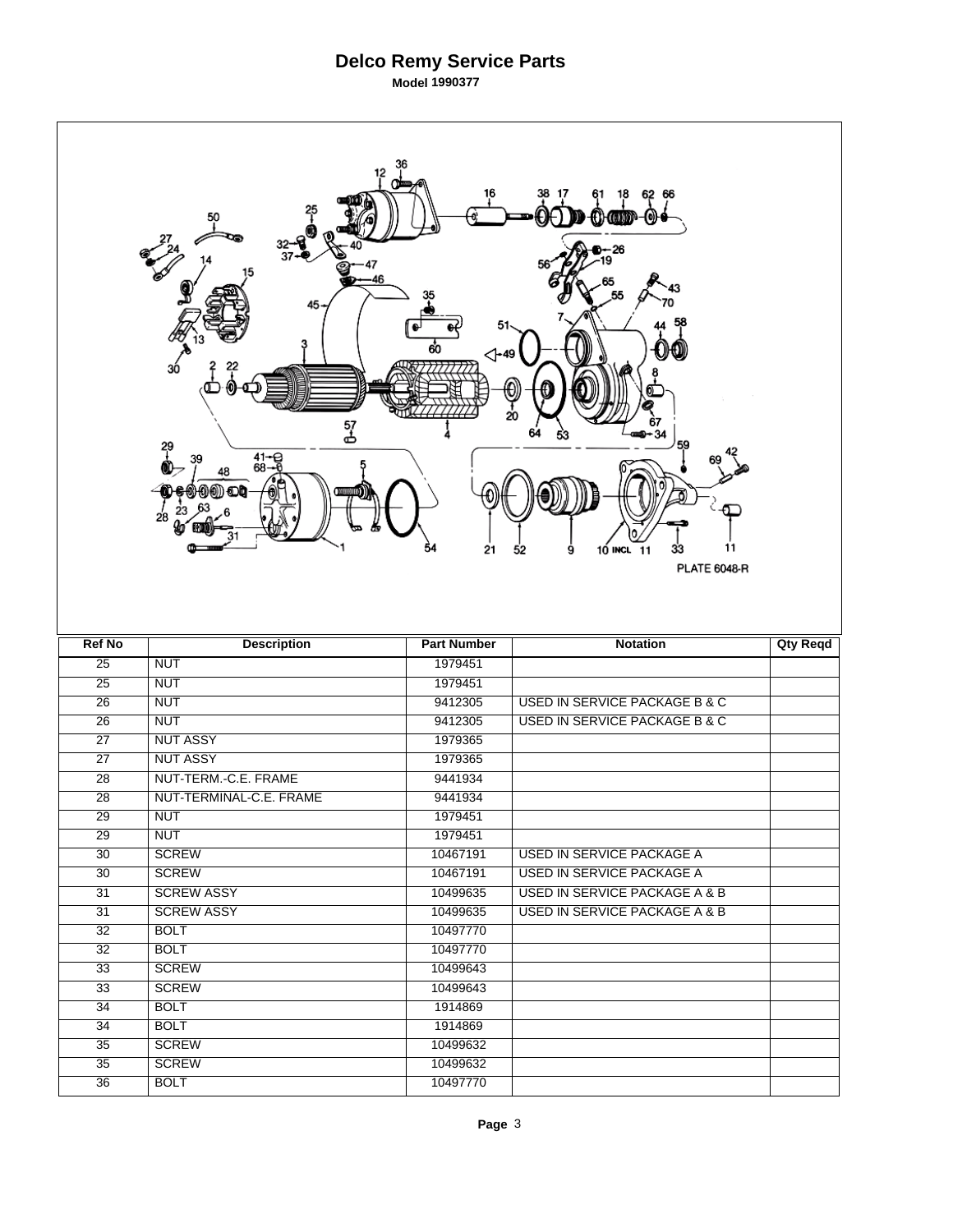|                 | 12<br>50<br>-<br>37<br>46<br>45-<br>зó<br>57<br>ප්<br>?<br>$41 - 9$<br>68-0<br>39<br>48<br>0) O) O<br>28 | 51<br>60<br>$\triangle$ -49<br>54<br>21 | 62<br>18<br>66<br>0<br>26<br>20<br>34<br>59<br>11<br>33<br>10 INCL 11<br>52<br>9<br><b>PLATE 6048-R</b> |                 |
|-----------------|----------------------------------------------------------------------------------------------------------|-----------------------------------------|---------------------------------------------------------------------------------------------------------|-----------------|
|                 |                                                                                                          |                                         |                                                                                                         |                 |
| <b>Ref No</b>   |                                                                                                          | <b>Part Number</b>                      | <b>Notation</b>                                                                                         | <b>Qty Reqd</b> |
| $\overline{36}$ | <b>Description</b><br><b>BOLT</b>                                                                        | 10497770                                |                                                                                                         |                 |
| $\overline{37}$ | <b>WASHER</b>                                                                                            | 1905125                                 |                                                                                                         |                 |
| $\overline{37}$ | <b>WASHER</b>                                                                                            | 1905125                                 |                                                                                                         |                 |
| $\overline{38}$ | <b>WASHER</b>                                                                                            | 1948519                                 |                                                                                                         |                 |
| 38              | <b>WASHER</b>                                                                                            | 1948519                                 |                                                                                                         |                 |
| $\overline{39}$ | <b>WASHER</b>                                                                                            | 30205                                   |                                                                                                         |                 |
| $\overline{39}$ | <b>WASHER</b>                                                                                            | 30205                                   |                                                                                                         |                 |
| 40              | <b>CONNECTOR</b>                                                                                         | 10476198                                |                                                                                                         |                 |
| 40              | <b>CONNECTOR</b>                                                                                         | 10476198                                |                                                                                                         |                 |
| 41              | <b>CUP</b>                                                                                               | 1985246                                 | <b>USED IN SERVICE PACKAGE B</b>                                                                        |                 |
| 41              | <b>CUP</b>                                                                                               | 1985246                                 | <b>USED IN SERVICE PACKAGE B</b>                                                                        |                 |
| 42              | CUP                                                                                                      | 1978756                                 | <b>USED IN SERVICE PACKAGE B</b>                                                                        |                 |
| 42              | CUP                                                                                                      | 1978756                                 | <b>USED IN SERVICE PACKAGE B</b>                                                                        |                 |
| 43              | CUP                                                                                                      | 1985246                                 | <b>USED IN SERVICE PACKAGE B</b>                                                                        |                 |
| 43              | CUP                                                                                                      | 1985246                                 | <b>USED IN SERVICE PACKAGE B</b>                                                                        |                 |
| 44              | <b>GASKET</b>                                                                                            | 1964857                                 | USED IN SERVICE PACKAGE B & C                                                                           |                 |
| 44              | <b>GASKET</b>                                                                                            | 1964857                                 | <b>USED IN SERVICE PACKAGE B &amp; C</b>                                                                |                 |
| 45              | <b>INSULATOR</b>                                                                                         | 1988100                                 |                                                                                                         |                 |
| 45              | <b>INSULATOR</b>                                                                                         | 1988100                                 |                                                                                                         |                 |
| 46              | <b>INSULATOR-TERMINAL</b>                                                                                | 1988339                                 |                                                                                                         |                 |
| 46              | <b>INSULATOR-TERMINAL</b>                                                                                | 1988339                                 |                                                                                                         |                 |
| 47              | <b>INSULATOR-TERMINAL</b>                                                                                | 1988340                                 |                                                                                                         |                 |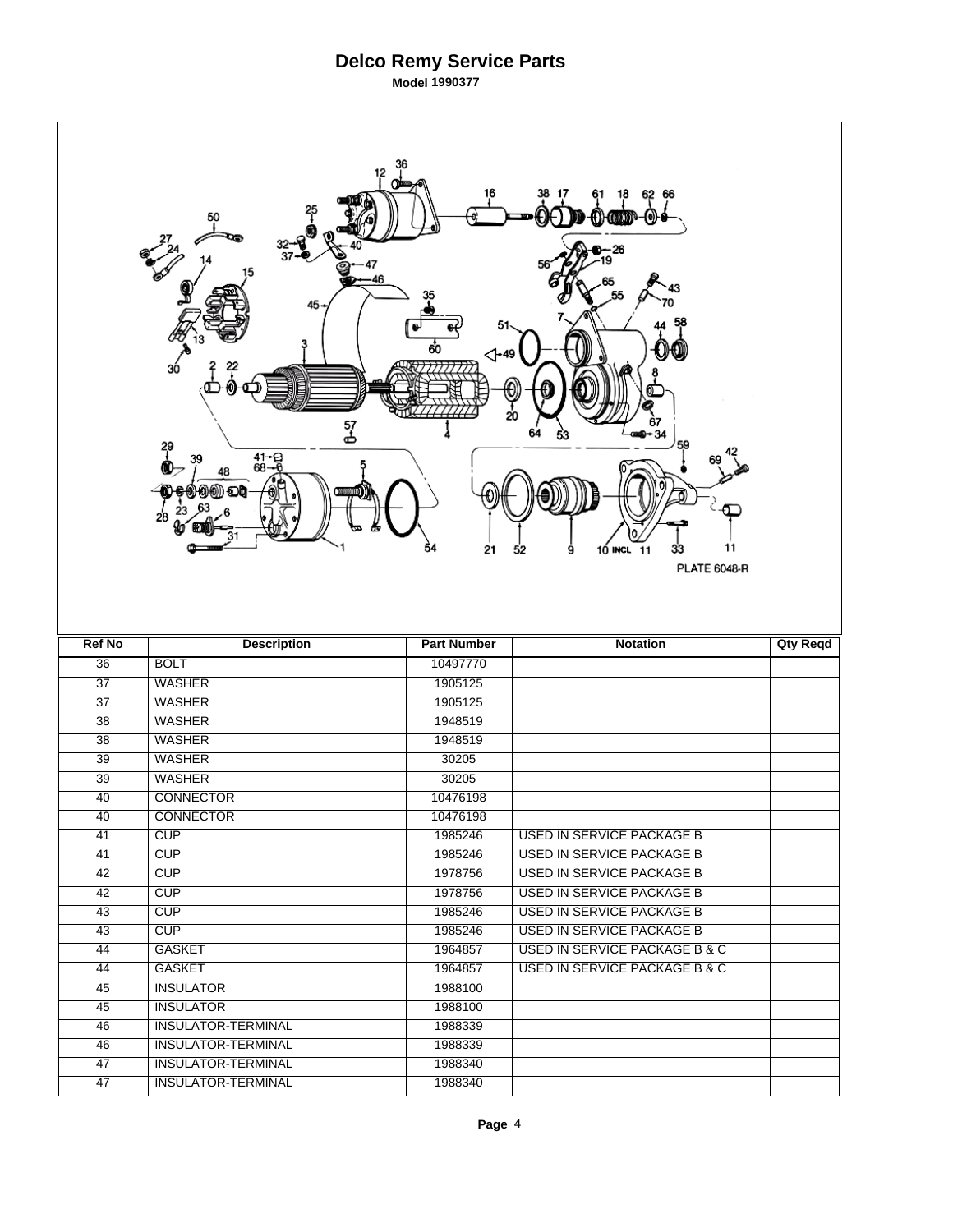|                 | 12<br>25<br><u>+</u><br>50<br>32→<br>37•<br>46<br>45-<br>$30^{\circ}$<br>57<br>ക<br>?<br>$41 - 68 - 6$<br>39<br>48<br>0) ON O<br>28 | 51<br>60<br>⊲-49<br>54<br>21 | 62 66<br>18<br>(o))<br>{}}{@DDP<br>)-- 26<br>20<br>67<br>$-34$<br>59<br>11<br>9<br>10 INCL 11<br>33<br>52<br><b>PLATE 6048-R</b> |                 |
|-----------------|-------------------------------------------------------------------------------------------------------------------------------------|------------------------------|----------------------------------------------------------------------------------------------------------------------------------|-----------------|
|                 |                                                                                                                                     |                              |                                                                                                                                  |                 |
| <b>Ref No</b>   | <b>Description</b>                                                                                                                  | <b>Part Number</b>           | <b>Notation</b>                                                                                                                  | <b>Qty Reqd</b> |
| 48              | <b>SERV PKG</b>                                                                                                                     | 10495183                     |                                                                                                                                  |                 |
| 48              | <b>SERV PKG</b>                                                                                                                     | 10495183                     |                                                                                                                                  |                 |
| 50              | <b>LEAD ASSY</b>                                                                                                                    | 10497105                     |                                                                                                                                  |                 |
| $\overline{50}$ | <b>LEAD ASSY</b>                                                                                                                    | 10497105                     |                                                                                                                                  |                 |
| 51              | O RING                                                                                                                              | 1985304                      | <b>USED IN SERVICE PACKAGE B &amp; C</b>                                                                                         |                 |
| 51              | O RING                                                                                                                              | 1985304                      | <b>USED IN SERVICE PACKAGE B &amp; C</b>                                                                                         |                 |
| 52              | O RING                                                                                                                              | 1851960                      | <b>USED IN SERVICE PACKAGE B &amp; C</b>                                                                                         |                 |
| 52              | O RING                                                                                                                              | 1851960                      | USED IN SERVICE PACKAGE B & C                                                                                                    |                 |
| $\overline{53}$ | O RING                                                                                                                              | 1916272                      | <b>USED IN SERVICE PACKAGE B</b>                                                                                                 |                 |
| 53              | O RING                                                                                                                              | 1916272                      | <b>USED IN SERVICE PACKAGE B</b>                                                                                                 |                 |
| 54              | O RING                                                                                                                              | 1985320                      | USED IN SERVICE PACKAGE A & B                                                                                                    |                 |
| 54              | O RING                                                                                                                              | 1985320                      | USED IN SERVICE PACKAGE A & B                                                                                                    |                 |
| 55              | O RING                                                                                                                              | 1894642                      | <b>USED IN SERVICE PACKAGE C</b>                                                                                                 |                 |
| 55              | O RING                                                                                                                              | 1894642                      | USED IN SERVICE PACKAGE C                                                                                                        |                 |
| 56              | O RING                                                                                                                              | 1894643                      | <b>USED IN SERVICE PACKAGE C</b>                                                                                                 |                 |
| 56              | O RING                                                                                                                              | 1894643                      | USED IN SERVICE PACKAGE C                                                                                                        |                 |
| 57              | <b>PIN-SPRING</b>                                                                                                                   | 456652                       |                                                                                                                                  |                 |
| 57              | <b>PIN-SPRING</b>                                                                                                                   | 456652                       |                                                                                                                                  |                 |
| 58              | <b>PLUG</b>                                                                                                                         | 1945356                      |                                                                                                                                  |                 |
| 58              | <b>PLUG</b>                                                                                                                         | 1945356                      |                                                                                                                                  |                 |
| 60              | SHOE-POLE                                                                                                                           | 1934478                      |                                                                                                                                  |                 |
| 60<br>61        | SHOE-POLE<br><b>RETAINER-SPRING</b>                                                                                                 | 1934478<br>1948520           |                                                                                                                                  |                 |